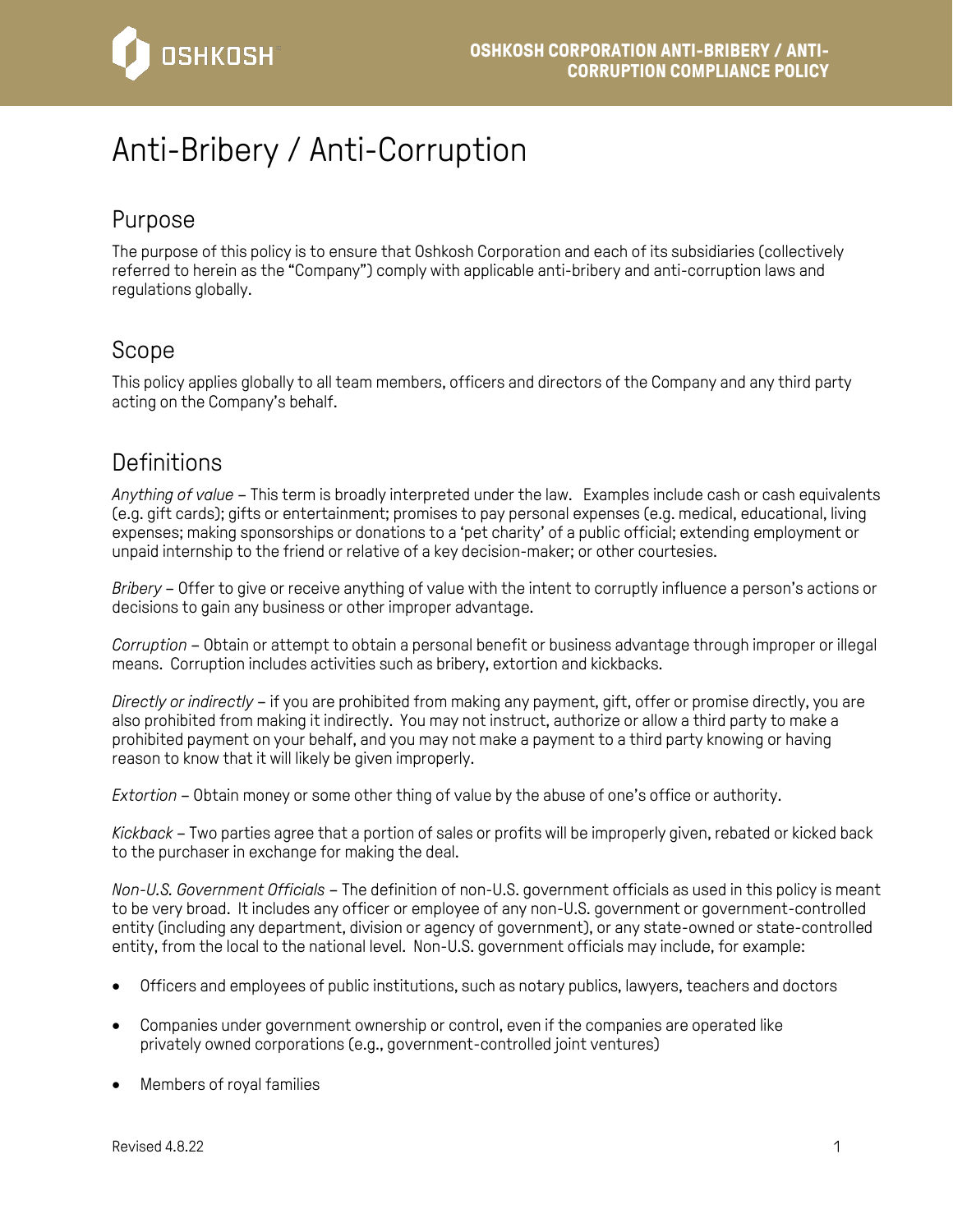- An officer or employee of a national or international public organization
- Part-time workers, unpaid workers, and any person acting in an official capacity (e.g., a celebrity ambassador for UNICEF) on behalf of a government or public international organization (e.g., the United Nations or World Bank)
- An employee of any business that is owned or controlled by the state or government in any way (e.g., state-owned entities, state universities, public schools and hospitals, or state-controlled media)
- Any political party, official or candidate of a political party, or employee of a political party

*Third Party* - Third parties are broadly defined to include any person or entity with which the Company does business including, but not limited to, agents, brokers, consultants, dealers, distributors, representatives, resellers, suppliers, contractors, joint venture partners, and other business partners.

# **Policy**

It is Oshkosh Corporation's policy to use only ethical business practices while conducting business activities. We compete fairly and ethically on the merits of our products and services. Our Company has a zerotolerance approach towards bribery and corruption and requires all Company team members, officers and directors and any third party acting on behalf of the Company to comply fully with applicable anti-bribery and anti-corruption laws and regulations. These laws and regulations include the U.S Foreign Corrupt Practices Act (FCPA), the U.K. Bribery Act (UKBA) and anti-bribery laws and regulations of other countries in which the Company does or intends to do business, regardless of local practices, customs or competitive conditions.

## Bribes, kickbacks and other corrupt payments

Company Team members are prohibited from directly or indirectly offering, giving, soliciting or receiving improper payments, gifts or inducements of any kind to and received from any person or organization.

#### **FACILITATION PAYMENTS**

Our Company prohibits facilitation or 'grease' payments as these are bribes and illegal. Facilitation or 'grease' payments are unofficial payments to secure or speed up routine actions, usually by public or non-U.S. government officials. Examples of routine actions are issuing permits, licenses or other official documents; obtaining visas and work orders; providing services such as police protection, obtaining mail, or scheduling inspections; or expediting or releasing goods held in customs. This prohibition applies to team members and third parties acting on the Company's behalf. If you are unsure whether a payment would be considered a facilitation payment, only make the payment if the official or third party can provide a formal receipt as written confirmation of its legality.

A published, well-documented expediting fee paid directly to a government or state-owned agency is not typically considered a facilitating payment under anti-corruption laws. For example, paying a fee to expedite a passport application, deliver a package, or process government paperwork such as visas, is not considered a facilitating payment for purposes of corruption laws, if those fees are payable to an entity – not an individual – and are published openly.

If you are making a payment because you are in fear for the health, safety or welfare of yourself or another team member, this is an extortion payment. Make the payment and notify your manager; the Vice President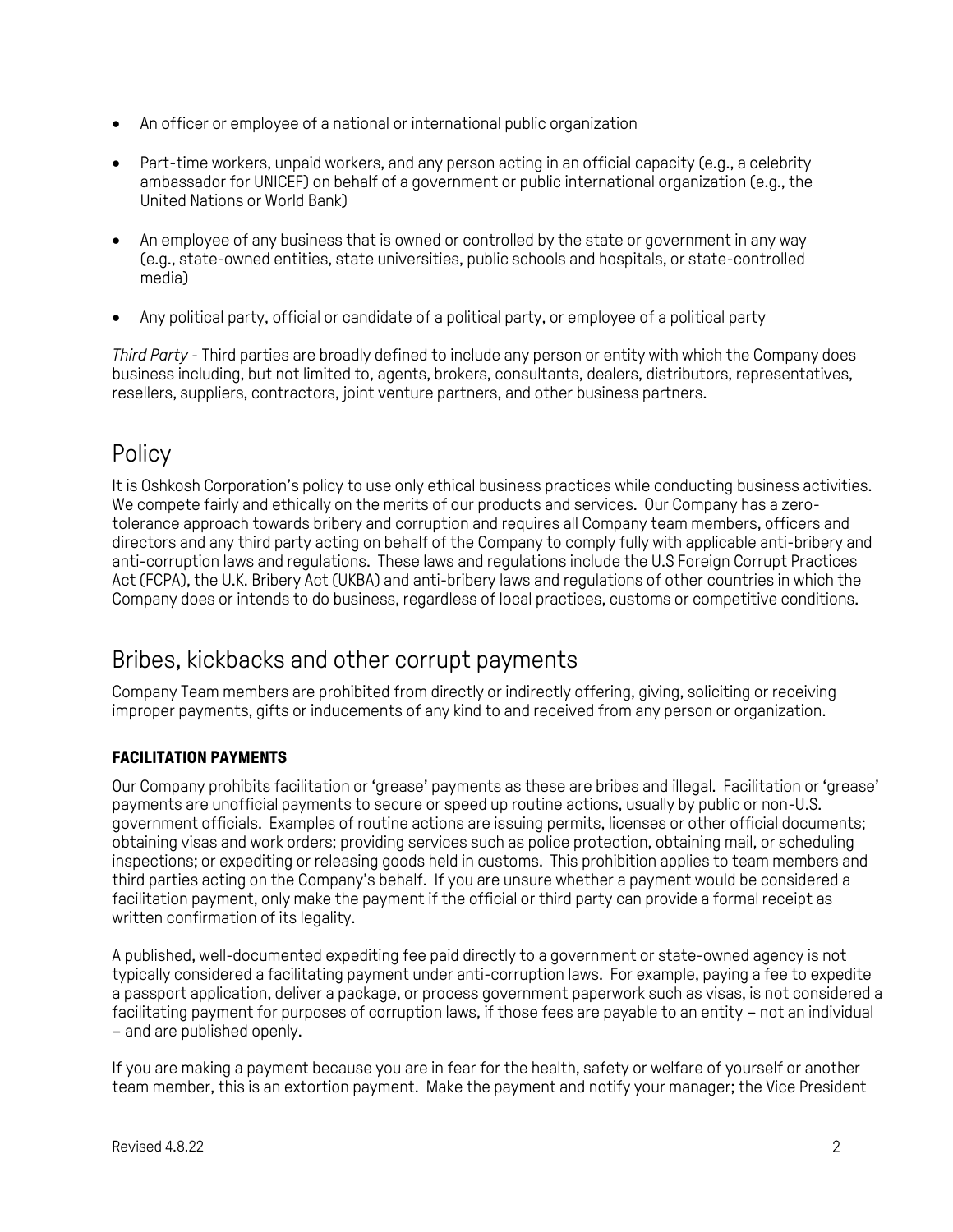and Chief Ethics, Compliance and Sustainability Officer; and the General Counsel as soon as you are able. Such payments must be accurately accounted for in the Company's books and records.

#### **BUSINESS GIFTS, ENTERTAINMENT AND TRAVEL EXPENSES**

Our Company prohibits offering, giving, or receiving gifts and entertainment that are intended to gain a competitive advantage or to influence business decisions. Offering, receiving or providing gifts or entertainment that are excessive or inappropriate can be damaging to our Company, harm our Company's reputation and create actual or perceived conflicts of interest.

It is allowable to provide nominal business gifts, entertainment or to provide travel and lodging accommodations as long as these comply with our Company policies, the policies of the intended recipient's organization, gift laws and monetary limits, as applicable.

Special care must be taken when this form of expenditure is provided to non-U.S. government officials. Our Company will not pay for any expenses related to travel or other activities of officials that are not in compliance with applicable laws and regulations including the FCPA and country-specific laws or officials whom we are hosting. The FCPA allows companies to provide reasonable and bona fide travel and expenses to an official where expenses are directly related to the promotion, demonstration, or explanation of a company's products or services, or are related to a company's execution or performance of a contract with a non-U.S. government or agency.

Further guidelines for these expenditures are included in the Gifts and Entertainment Policy (GBL-POL-LGL006) and Gifts, Travel and Entertainment Procedure for Non-U.S. Government Officials (GBL-PROC-LGL004).

#### **CHARITABLE DONATIONS AND SPONSORSHIPS**

Charitable donations and sponsorships must not benefit government officials by conferring a personal benefit on an official or as part of an exchange of favors with the official. Before making a charitable donation, contact the Oshkosh Corporation Foundation or Legal/Global Ethics & Compliance.

#### **POLITICAL CONTRIBUTIONS**

The Company encourages team members to play an active role in the communities where they live and work. However, it is important to keep personal political activities separate from our work at Oshkosh. Oshkosh does not make political contributions and will not reimburse team members for contributions they make. No political contribution shall be made, directly or indirectly, with corporate funds or assets regardless of whether the contributions are legal under the laws of the country in which they are made. The only authorized contributions are voluntary contributions through the Oshkosh Corporate Employee Political Action Committee (OCEPAC).

## Third parties

This policy prohibits corrupt offers, promises or payments made through third parties acting on behalf of the Company. It is important that our Company only works with third parties that are legitimate and have a reputation for integrity. Team members have an obligation to carefully select every third party that acts on the Company's behalf and to ensure that proper due diligence is performed as required by Company procedures. Team members are expected to report any signs that a third party is unethical or could be paying a bribe to their Segment General Counsel or the Global Ethics & Compliance team.

When working with agents, intermediaries or engaging in other strategic partnerships, our Company employs a robust risk-based due diligence process designed to identify and appropriately mitigate risks related to these